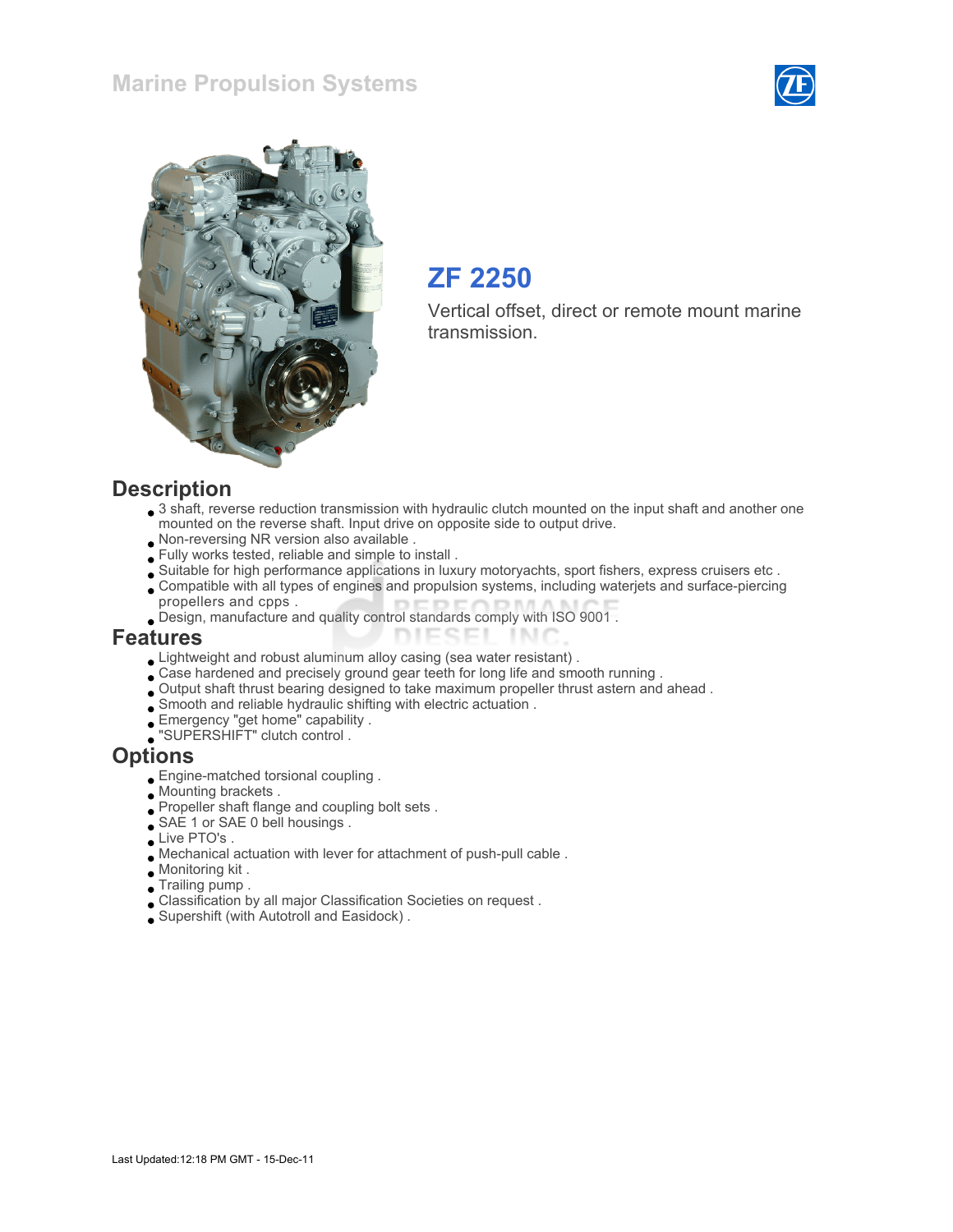

## Pleasure Duty

| <b>RATIOS</b>        | MAX. | <b>TORQUE</b> | POWER/RPM                                               |    |           |          |    |          | <b>INPUT POWER CAPACITY</b> |    | MAX.<br><b>RPM</b> |
|----------------------|------|---------------|---------------------------------------------------------|----|-----------|----------|----|----------|-----------------------------|----|--------------------|
|                      | Nm   | ftlb          | <b>kW</b>                                               | hp | <b>kW</b> | hp       | kW | hp       | kW                          | hp |                    |
|                      |      |               |                                                         |    |           | 2100 rpm |    | 2300 rpm | 2450 rpm                    |    |                    |
| $\Box$ 3.000, 3.519* | 4803 | 3543          | 0.5029 0.6744   1056   1416   1157   1551   1232   1652 |    |           |          |    |          |                             |    | 2600               |

\* Special Order Ratio.

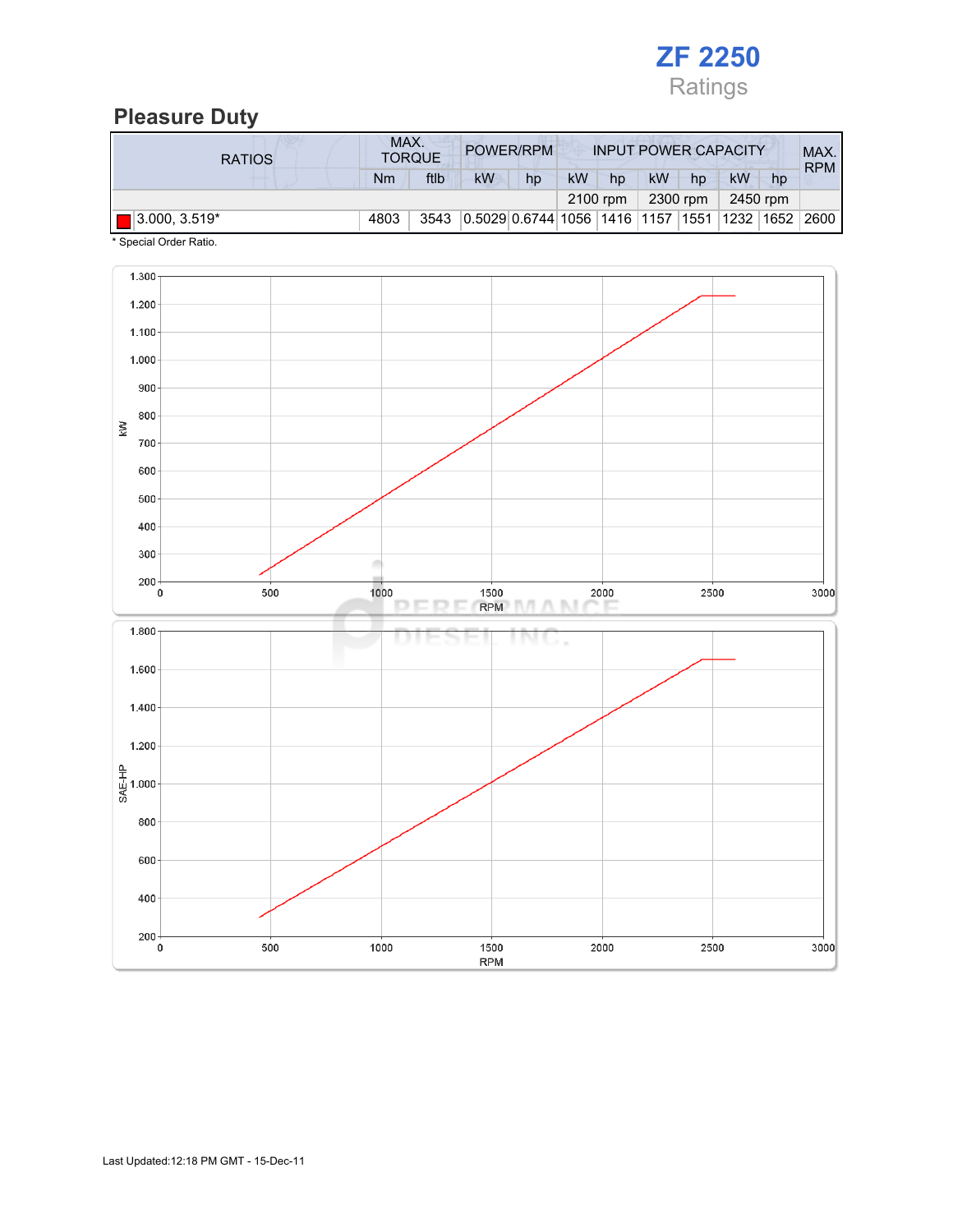

# Light Duty

| <b>RATIOS</b>        | MAX. TORQUE POWER/RPM |      |           |                                                 |    | <b>INPUT POWER CAPACITY</b> |           |          |           |    | MAX.       |
|----------------------|-----------------------|------|-----------|-------------------------------------------------|----|-----------------------------|-----------|----------|-----------|----|------------|
|                      | Nm                    | ftlb | <b>kW</b> | hp                                              | kW | hp                          | <b>kW</b> | hp       | <b>kW</b> | hp | <b>RPM</b> |
|                      |                       |      |           |                                                 |    | 2100 rpm $\vert$            |           | 2300 rpm | 2450 rpm  |    |            |
| $\Box$ 3.000, 3.519* | 4185                  | 3087 |           | 0.4382 0.5877 920  1234  1008  1352  1074  1440 |    |                             |           |          |           |    | 2600       |

Special Order Ratio.

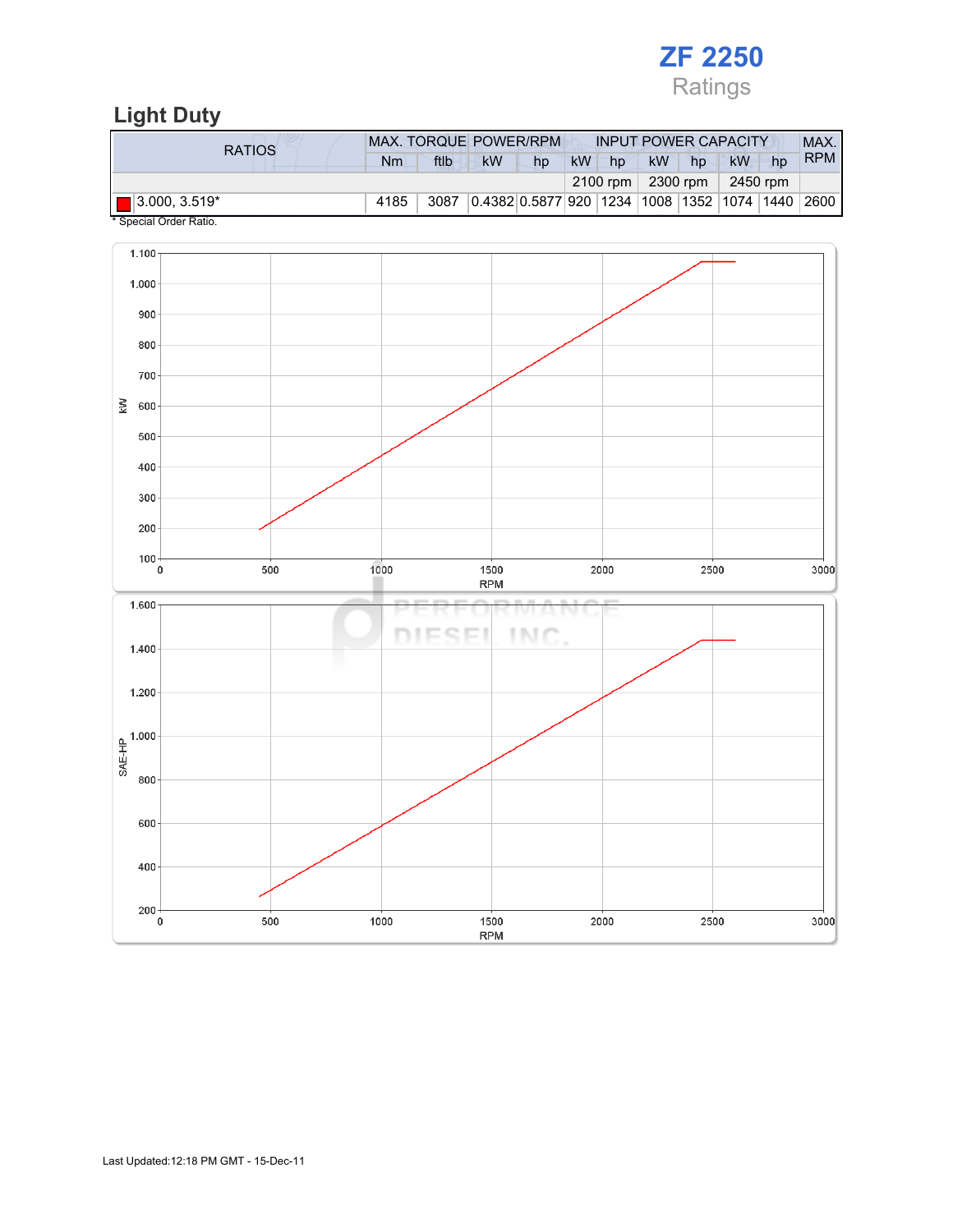

## Medium Duty

| <b>RATIOS</b>        |      | MAX. TORQUE POWER/RPM |    |                                         |           |       | <b>INPUT POWER CAPACITY</b>                |    |    | MAX.       |
|----------------------|------|-----------------------|----|-----------------------------------------|-----------|-------|--------------------------------------------|----|----|------------|
|                      | Nm   | ftlb                  | kW | hp                                      | <b>kW</b> | hp kW | hp                                         | kW | hp | <b>RPM</b> |
|                      |      |                       |    |                                         |           |       | 1800 rpm $\vert$ 2100 rpm $\vert$ 2250 rpm |    |    |            |
| $\Box$ 3.000, 3.519* | 3601 | 2656                  |    | 0.3771 0.5057 679 910 792 1062 848 1138 |           |       |                                            |    |    | 2600       |



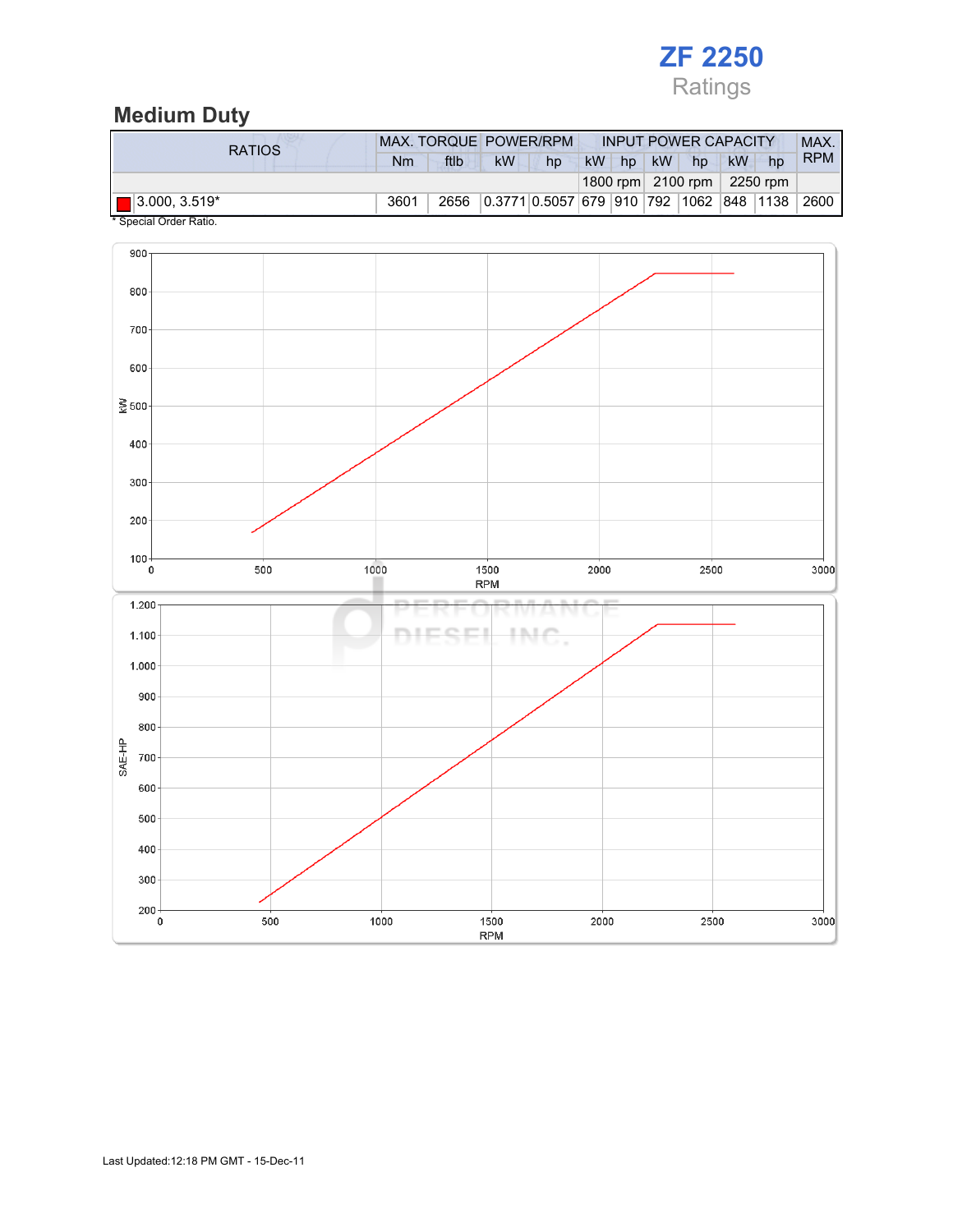

## Continuous Duty

| <b>RATIOS</b>        |      |      |           | MAX. TORQUE POWER/RPM |           |    | <b>INPUT POWER CAPACITY</b> |    |           |                                | MAX.                         |
|----------------------|------|------|-----------|-----------------------|-----------|----|-----------------------------|----|-----------|--------------------------------|------------------------------|
|                      | Nm   | ftlb | <b>kW</b> | hp                    | <b>kW</b> | hp | <b>kW</b>                   | hp | <b>kW</b> | hp                             | <b>RPM</b>                   |
|                      |      |      |           |                       |           |    |                             |    |           | 1600 rpm   1800 rpm   2100 rpm |                              |
| $\Box$ 3.000, 3.519* | 2971 | 2191 |           | 0.3111 0.4172 498 668 |           |    |                             |    |           |                                | 560   751   653   876   2100 |



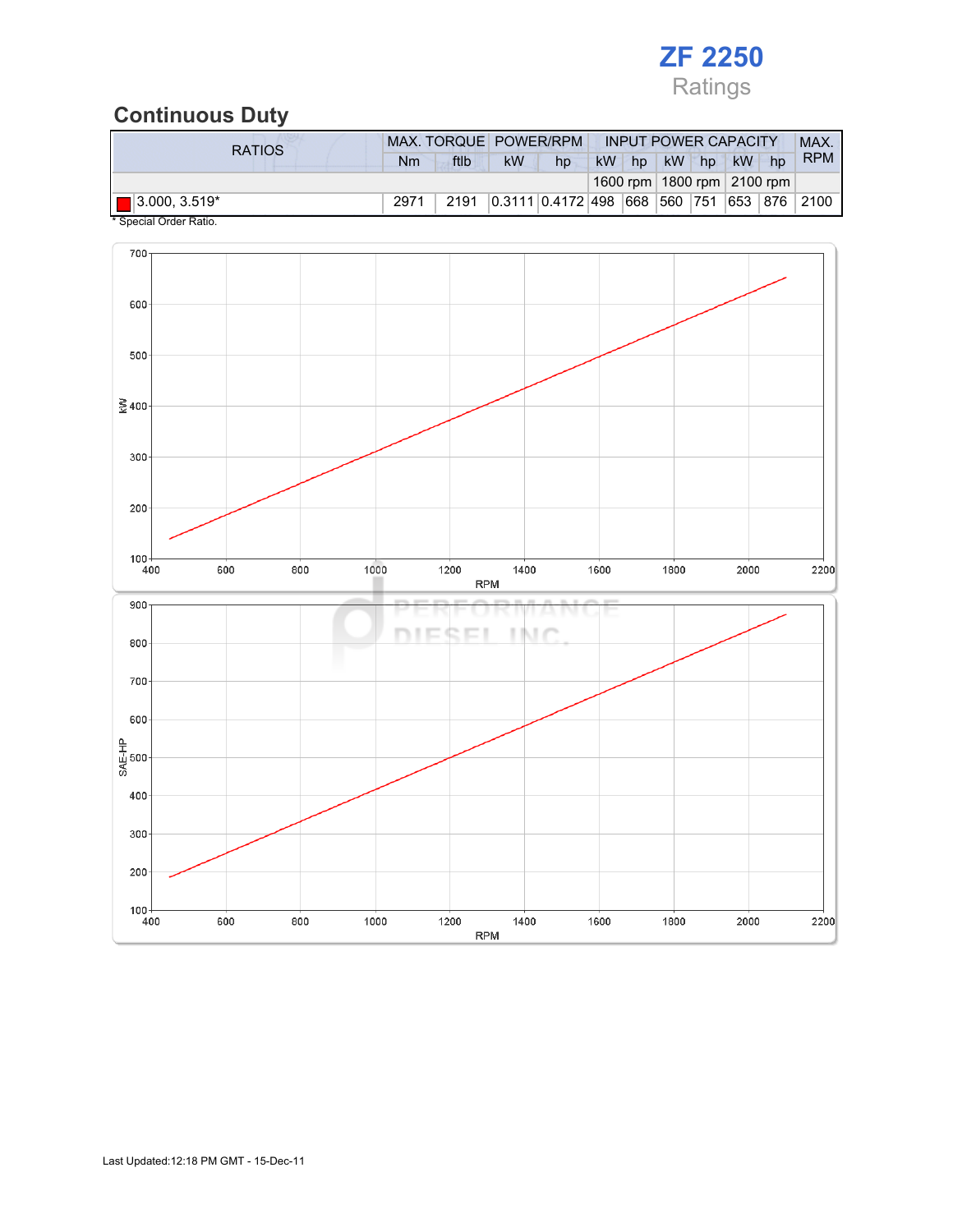





ICE

|  |                |  | mm (inches)    |            |  |                            |                                                                                                            |           |  |  |
|--|----------------|--|----------------|------------|--|----------------------------|------------------------------------------------------------------------------------------------------------|-----------|--|--|
|  | Βs             |  | H <sub>2</sub> |            |  |                            | L3                                                                                                         | Bell Hsq. |  |  |
|  |                |  |                |            |  |                            | 280 (11.0)  330 (13.0)  330 (13.0)  250 (9.84)  612 (24.1)  589 (23.2)  435 (17.1)  115 (4.53)  115 (4.53) |           |  |  |
|  | Weight kg (lb) |  |                |            |  | Oil Capacity Litre (US qt) |                                                                                                            |           |  |  |
|  | 406 (895)      |  |                | 22.0(23.3) |  |                            |                                                                                                            |           |  |  |

# SAE Bell Housing Dimensions

|         |    |  |    |  |                                                         |  | <b>Bolt Holes</b> |                 |  |  |
|---------|----|--|----|--|---------------------------------------------------------|--|-------------------|-----------------|--|--|
| SAE No. |    |  |    |  |                                                         |  |                   | <b>Diameter</b> |  |  |
|         | mm |  | mm |  | mm                                                      |  |                   |                 |  |  |
| n       |    |  |    |  | 647.7 25.5 679.45 26.75 711.2 28.0 16 13.49 17/32       |  |                   |                 |  |  |
|         |    |  |    |  | 511.18 20.125 530.23 20.875 552.45 21.75 12 11.91 15/32 |  |                   |                 |  |  |

# Output Coupling Dimensions

|    |    |              |    |  |    |                                                         | <b>Bolt Holes</b> |      |              |  |  |
|----|----|--------------|----|--|----|---------------------------------------------------------|-------------------|------|--------------|--|--|
|    |    |              |    |  |    |                                                         | No.               |      | Diameter (E) |  |  |
| mm | mm | $\mathsf{I}$ | mm |  | mm |                                                         |                   | mm   |              |  |  |
|    |    |              |    |  |    | 285   11.2   245   9.65   175   6.89   22.0   0.87   12 |                   | 20.2 | ባ.80         |  |  |